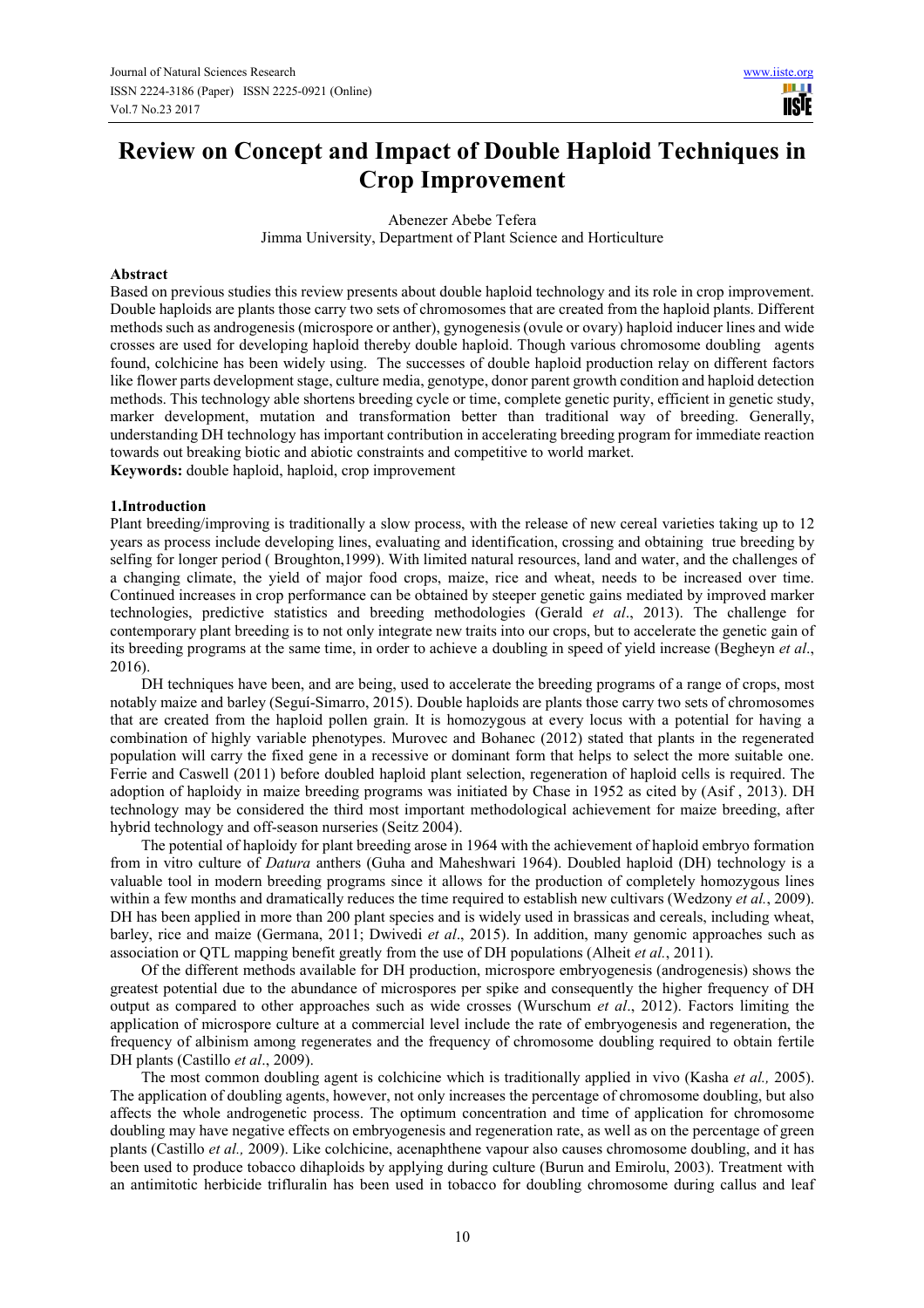HI I **TISLE** 

## mefvein culture (Örçen, 2006).

Generally, in addition to accelerating line development, adoption of the DH technology has several quantitative genetic, operational, and economic advantages (Smith *et al.*, 2008; Geiger 2009). So, for facilitating increased genetic gains per cycle, increased efficiency of the breeding program, and reduced developmental costs it is indispensible to understand the idea and influence of DH in crop improvement.

**Objective** 

- $\div$  To review and understand the idea and influence of double haploid technology in crop improvement
- $\cdot \cdot$  To inspire breeders with this DH technology and simplify their path to develop crops variety.

#### **2.Literature Review**

### 2.1 Haploid production Methods Double haploid

Begheyn *et al.* (2016) reported that depending on species and protocol availability, as well as efficiency in terms of investments and yields different methods can be used for the production of haploid or DH plants. Of these methods, anther and microspore culture and chromosome elimination techniques (bulbosum technique and maize technique) appear to be the most effective and most popular (Hussain *et al*., 2012).

Dwivedi *et al*. (2015) observed that except its technically more challenging isolated microspore culture (IMC) is preferred over anther culture (AC) because of its higher efficiency and has been routine in barley, tobacco (Nicotiana tabacum L.) and rapeseed (Brassica napus L.) breeding for some time. Response to in vitro DH induction is highly genotype-dependent and colchicine may be needed for chromosome doubling.

Ari *et al*. (2016) carried out research on Comparison of different androgenesis protocols for doubled haploid plant production in ornamental pepper (*Capsicum annuum L*.) using 48 genotype and culturing anther on MS and B5 media and shed-microspore cultured on Nitsch and Nitsch(NN) medium. Accordingly, they reported that the shed-microspore culture protocol was superior to both semisolid anther culture protocols and suggested it could be used effectively for the development of DH lines in ornamental pepper breeding programs.

Tadesse *et al.* (2013) investigated that anther culture and wheat  $\times$  maize cross are the most commonly used induction methods in wheat. Niroula and Bimb (2009) reported that superiority of wide crosses over other techniques includes higher efficacy (2–3 times more efficient for green plant production than anther culture), simplicity, less genotype dependent response, less gametoclonal variation, and being less time consuming. Niu *et al.* (2014) also reported that wide cross of wheat with maize followed by embryo rescue and chemical chromosome duplication is an efficient method in DH wheat (Triticum aestivum L.) plants production. Bakhshi *et al.* (2017) evaluated the production of doubled haploid wheat lines using various methods of wheat and maize crossing (classic or normal method, detached tiller method and intermediate) and found three lines for heat-tolerant wheat varieties.

Davies and Sidhu (2017) described method of generating oat DHs using oat  $\times$  maize pollination, followed by dicamba spray, embryo rescue, and colchicine treatment.

An in vivo maternal haploid inducer is typically the standard method in maize because it has been the most successful (Liu *et al.*, 2016). Prasanna *et al.* (2012) described that haploid inducers are specialized genetic stocks which, when crossed to a diploid (normal) maize plant, result in progeny kernels in an ear with segregation for diploid (2n) kernels and certain fraction of haploid (n) kernels due to anomalous fertilization. Haploid inducer lines are routinely used to obtain an average of 10% haploid kernels on the seed parent and treated with colchicine to obtain DHs plants of maize breeding (Geiger and Gordillo, 2009).

Prigge *et al*. (2011) reviewed that a number of haploid inducer lines with high HIR have been derived over the years. Accordingly, they indicated that temperate inducers like UH400 (developed at University of Hohenheim), RWS (Russian inducer), and RWS × UH400 were successfully employed for haploid induction. The same scholar pointed out that CIMMYT Global Maize Program in collaboration with University of Hohenheim, Germany have been developed tropically adapted inducer lines (TAILs; with 8–10% HIR). Dicu and Cristea (2016) utilized inducer such as stock 6, MHI and Procera haploid inducers (PHI) as indicted in table 1 for developing haploid, double haploid and hybrids of maize.

Kelliher *et al.* (2017) found that haploid induction in maize is a post zygotic character attributed to a frameshift mutation in MATRILINEAL (MTL) gene which is phospholipase specific to the sperm cell cytoplasm. Moreover, they reported that MTL mutation or editing results 6.7% haploid induction rate because of membrane composition or lipid profiles alteration there by delay pollen germination and tube growth. HIR relies not only on haploid inducers but also on maternal genetic background. Accordingly, two QTL on chromosome 1(*qmhir1*) and chromosome 3 (*qmhir2*), which highly affect haploid induction from the maternal side were reported (Wu *et al.,* 2014).

Chen *et al.* (2010) described that ovule culture (gynogenesis) also used mainly in species recalcitrant to androgenesis for example in sugar beet (*Beta vulgaris* L.), onion (*Allium cepa* L.), and some tree species. Similarly, they pointed out that gynogenesis method of haploid induction efficiency is much lower due to the smaller number of ovules available per flower. However, crops like onion consists three carpels per floret and each with two egg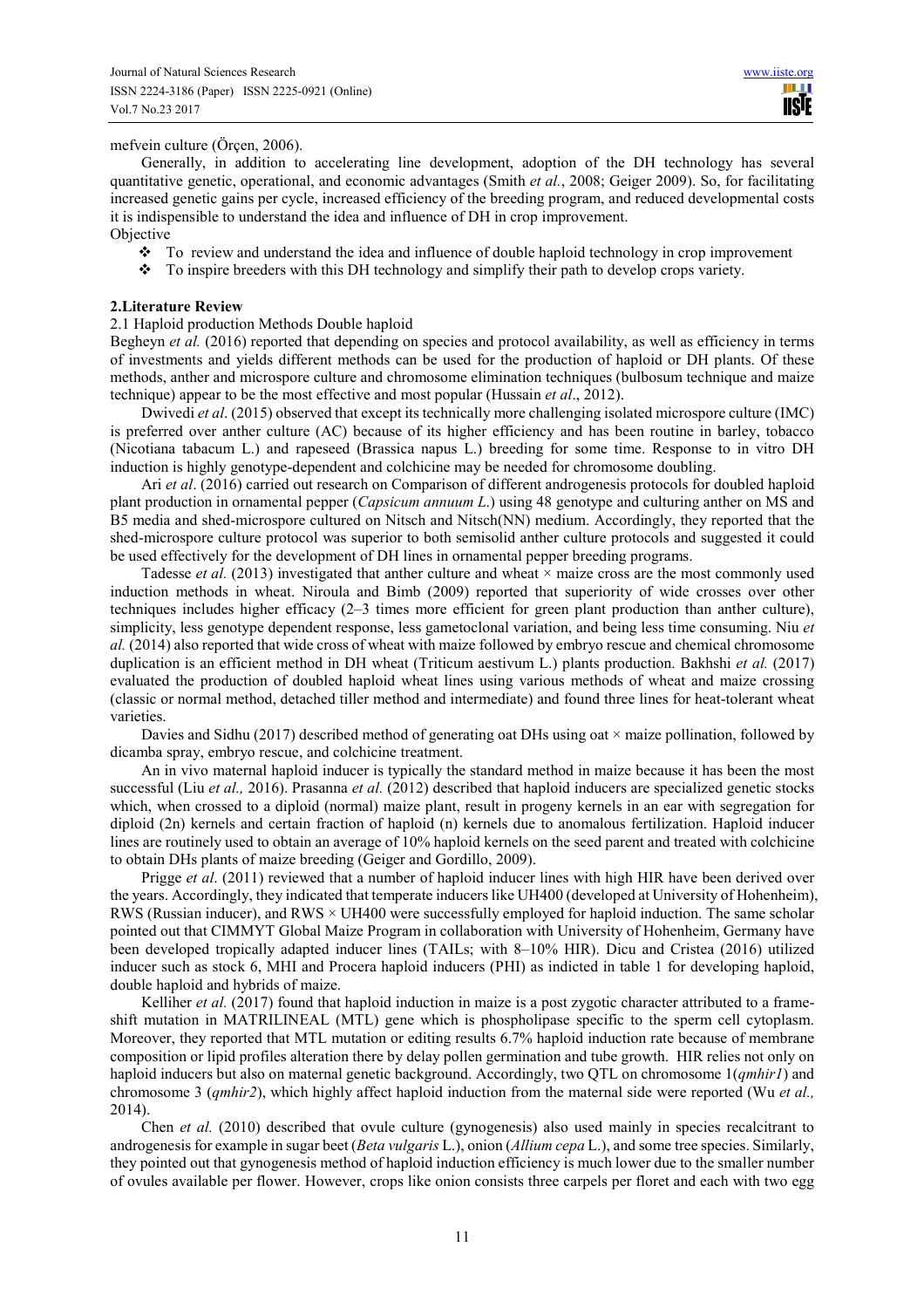| Tuble T muin characteristics of the initial and FIII inducers |                |              |                  |                               |
|---------------------------------------------------------------|----------------|--------------|------------------|-------------------------------|
| Inducer                                                       | planting-      | plant height | Haploid inducing | source                        |
|                                                               | flowering days | cm           | rate $(\% )$     |                               |
| stock 6                                                       | 60             | 158          | 1.2              |                               |
| MHI                                                           | 65             | 192          | 7.2              |                               |
| $PHI-1$                                                       | 55             | 151          | 12.1             | Procera Genetics Ltd Company, |
|                                                               |                |              |                  | Romania                       |
| $PHI-2$                                                       | 60             | 198          | 13.0             | cc                            |
| PHI-3                                                         | 70             | 180          | 14.5             | $\epsilon$                    |
| PHI-4                                                         | 65             | 200          | 12.8             | $\mathsf{c}\,\mathsf{c}$      |
| $D_{i}$ and $C_{\text{wisted}}$ (1016)                        |                |              |                  |                               |

cells which makes ovule culture more attractive. *Table 1 Main characteristics of the initial and PHI inducers* 

*Dicu and Cristea (2016)* 

## 2.2 Agents and stage of chromosome doubling

Prasanna *et al.* (2012) described that although colchicine is the most commonly used mitotic inhibitor, there are many other types that can be used and are less toxic, which include herbicides such as pronamid, APM, trifluralin, and oryzalin. These alternatives have likely not become standardized due to conflicting findings. For instance, these herbicides have been shown to be effective chromosome doublers (Hantzschel and Weber, 2010). In gynogenic embryos of onion trifluralin, oryzalin or APM produced higher doubling efficiencies than colchicine reported by Grzebelus and Adamus 2004 (as cited by Castillo *et al.* (2009). Other studies however, show that doubling rates for these herbicides were not significantly different than spontaneous doubling rates (Vanous, 2011). The drug inhibits spindle function during mitosis and disturbs normal polar segregation of sister chromatids to form a restitution nucleus (Tadesse *et al.,* 2013).

Haploid genome doubling rate of trifluralin treatment in *B. napus* was 85.7%, for colchicine 74.1% and for oryzalin 66.5%, compared to only 42.3% spontaneously was reported by KliMa *et al.,* 2008 (as cited by Ren *et al.,* 2017). Melchinger *et al.* (2016) indicated that APM combined in an optimum dosage with pronamide has similar rates of genome doubling as colchicine in maize.

Tadesse *et al*. (2013) pointed that chromosome doubling at 3-5 tiller capping technique or 3-4 leaves stages by the immersion and anther cultured in colchicine containing media is possible. However, colchicine at early stage of plant may result toxicity and also increase frequency of an aneuploids among in vitro chromosomedoubled wheat haploids.

Castillo *et al*. (2009) reported that chromosome doubling agents incorporated in the induction medium of anthers, microspores or callus and in the regeneration medium of embryos at early stages of gametic embryogenesis is better than to plants. Thus, the authors pointed that application to plant/seedling stage require high concentration and solution volume, high rate of mortality, and production of chimeric plants, that can lead to production of low seed set and therefore requiring an additional growth cycle for seed multiplication.

Wurschum *et al.* (2012) observed that the concentration and time of colchicine treatment at the seedling stage affect the rate of double haploid production. Accordingly, the authors found that the highest values range from 56.2% to 66.7% for 1 mM and 5 mM concentrations and incubation times of 48 h and 72 h. Yuan *et al.* (2015) reported that optimal chromosome doubling of the haploids was obtained with a solution of 0.2% colchicine for 9–12h or 0.4%colchicine for 3–9h for cabbage and 0.05%colchicine for 6–12h for broccoli.

## 2.3 Factors in double haploid production

Kumari (2009) and Seguí-Simarro(2010) stated that different factors such as donor plant growing conditions, stress pre-treatment, medium composition and culture conditions all influence the embryo induction rates, number of regenerated plants and, the ratio between green and albino regenerants in turn able impact success of double haploid breeding .

#### 2.3.1 Effect of culture media and genotype

Al-Ashkar (2013) investigated on media and genotypes effect in anther culture response and salt tolerance using five bread wheat genotype (Line-A, Gemmeiza-7, Gemmeiza-11, Misr-1, and Misr-2) in which line-A crossed with the rest and also used as line and four culture media type (NPB99 with maltose- $A_1$  and sucrose- $A_2$ , N6 with maltose- $A_3$  and sucrose  $A_4$  but no PAA as in NPB99) and obtained highly significant difference for genotype, media and their interaction. This scholar reported that the five wheat genotypes were different in their response (callus induction, plant regeneration and green plant regeneration) according to the medium used. For instance, the percentage of anthers that developed calli ranged from 4.67% for the cross (Line-A, Gemmeiza-7) to 9.42% for the cross (Line-A · Misr-1) among the genotypes across the four media compared to the parental Line-A, which gave 7.67%.

Xynias *et al*. (2014) evaluated factors affecting doubled haploid plant production via maize technique in bread wheat and reported that culture media influence both haploid and double haploid production.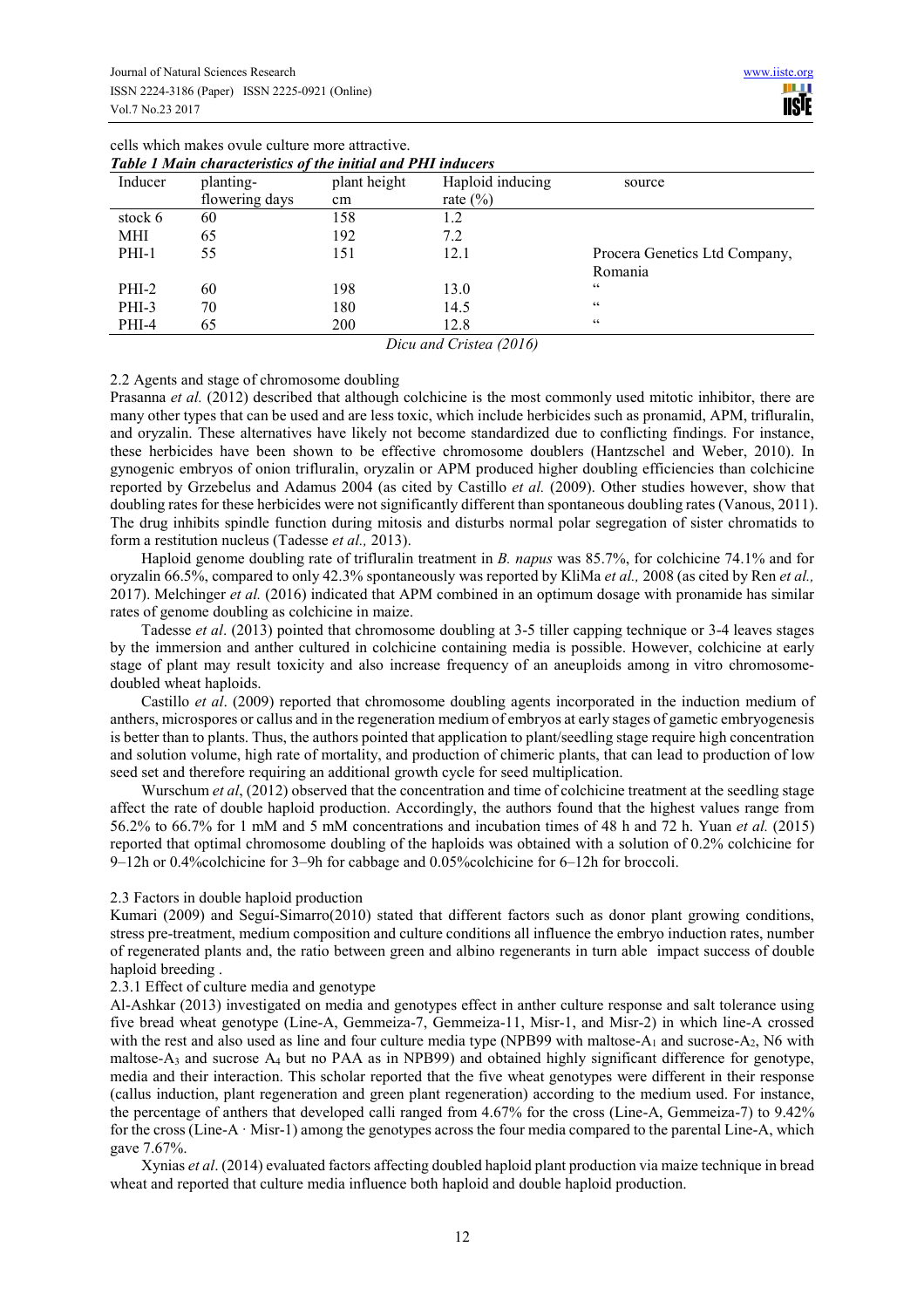Javed *et al.* (2012) suggested the interactions of genotypes, culture media, and culture temperatures play important roles in the activation of recalcitrant genes for callus induction and regeneration.

Microspores are sensitive to fructose from sucrose in media and maltose has been reported to be a superior source of carbohydrate than sucrose for androgenesis in several species, including cereals (Sen *et al*., 2011). Park *et a.* (2013) also conducted correlation analysis of maltose concentration in media and the frequency of albino plants and suggested that the application of the maltose minimizes the frequency of albino plants from anthers.

Previous study indicated that AgNO3 is known to interfere with ethylene action and form complexes which inhibit ethylene responses in anther culture program. Faruq *et al.* (2014) also reported that the addition of the same compound to the medium improves callus induction and plant regeneration in indica rice.

Mishra *et al.* (2015) evaluated callus induction, callus regeneration, green plant regeneration and albino plant regeneration frequencies of four hybrids rice namely CRHR5, CRHR7, JKRH401 and JKRH405 using three media with different nutrition composition namely N6, MO19 and SK-1 at India. Accordingly, reported that CRHR5 and CRHR7 had responded well on N6, JKRH405 responded well on MO19 while JKRH401 responded well on SK-1 and indicated the effect of genotype and media on developing double haploid.

2.3.2 Male and female flower development stage

Depending species the optimum microspore stage that can reprogramme the microspores from gametophytic to sporophytic pathway appears to differ. Asif (2013) stated that efficiency of microspore culture is dependent on plant age and pollen stage at which the floral organs are collected from donor plants for microspore isolation. Similarly, pointed that greater androgenic response has been noticed if microspore isolation is done with the floral organs that emerge first than those appearing in the later life cycle of donor plants.

Mishra *et al.* (2016) reported the difficulty of culturing the older stages of pollen due to problem of differentiation into a male gametophyte. Besides, they described that the response of anthers at the tetrad stage is not good at all, and it falls sharply after the first pollen mitosis. At this stage, starch deposition begins, but no sporophytic development and subsequently no macroscopic structures form in the microspores and need cold pretreatment. Kaushal *et al*. (2014) observed that cold pre-treatment at 12 ºC for 5 d give the best performance for callus induction and plant regeneration in 13 indica rice genotypes.

Xynias *et al*. (2014) also reported that embryo production from bread wheat x maize hybridization was highest from embryos rescued at 12–14 day after pollination.

Asif (2013) indicated that female gametes or flower buds for gynogenesis should be collected before anthesis (pollen shedding). However, the collection can be made at any time in case of a male sterile or self-incompatible species. Sato *et al*. (2002) reported that bicellular microspore stage with two equal nuclei is one of the most crucial phase to induce embryogenesis in *B . rapa.* 

Fan *et al*.(1988) pointed out that DAPI and Acetocarmine stains for observation under an optical microscope have been extensively employed in tissue culture studies to identify the accurate microspore stage prior to their collection or before using for isolation to induce embryogenesis. Lantos *et al.* (2016) used an Olympus CK-2 inverted microscope to check the microspore developmental stages and collected donor tillers when the microspores were at early- and mid-uninucleate stages.

#### 2.3.3 Growth conditions of donor plants

Davies and Sidhu (2017) developed double haploid of oat using wide crossing (oat x maize) and indicated that the growth condition (fertilizer, growth regulator, temperature, container and light intensity) of donor plant (both oat and maize) was important for the success of double haploid production.

Asif (2013) pointed out that effectiveness of methods in double haploid production enhanced to a greater extent as the donor plant is free of insects, pests, diseases, absence of nutrient and water deficiencies and environmental stresses like temperature, humidity, and photoperiod. Moreover, stated that donor plants that are planted under controlled conditions (green house, glass house or control chambers) provide better embryogenic response than plants grown under field conditions.

#### 2.4 Detection of haploid and double haploid

Haploids can be distinguished from diploids based on phenotypic markers or differences in plant characteristics at the adult stage (Xu *et al*., 2013; Wu *et al*., 2014). Melchinger *et al.* (2016) indicated that identification of haploids at the seed or early seedling stage is better for large scale production of DH lines, as chromosomal doubling with mitotic inhibitors applied at early seedling stage.

The R1-nj (Navajo) anthocyanin color marker is widely used for haploid identification and all currently used haploid inducers have R1-nj gene (Melchinger *et al*., 2015). Thus, both endosperm and embryo of diploid seeds display this pigmentation while haploid seeds show pigmentation only in the endosperm, with the embryo remaining white (Giselly *et al*., 2013). Vanous *et al.* (2017) used another anthocyanin marker observed as red/purple coloration of roots, Pl1 (Purple1) as haploid showed colorless or white roots, whereas diploids display red/purple roots. However, depending on the genetic background of source genotype, the genetic background of the haploid inducer and environmental factors the expression of the  $R1 - n$  color marker can vary significantly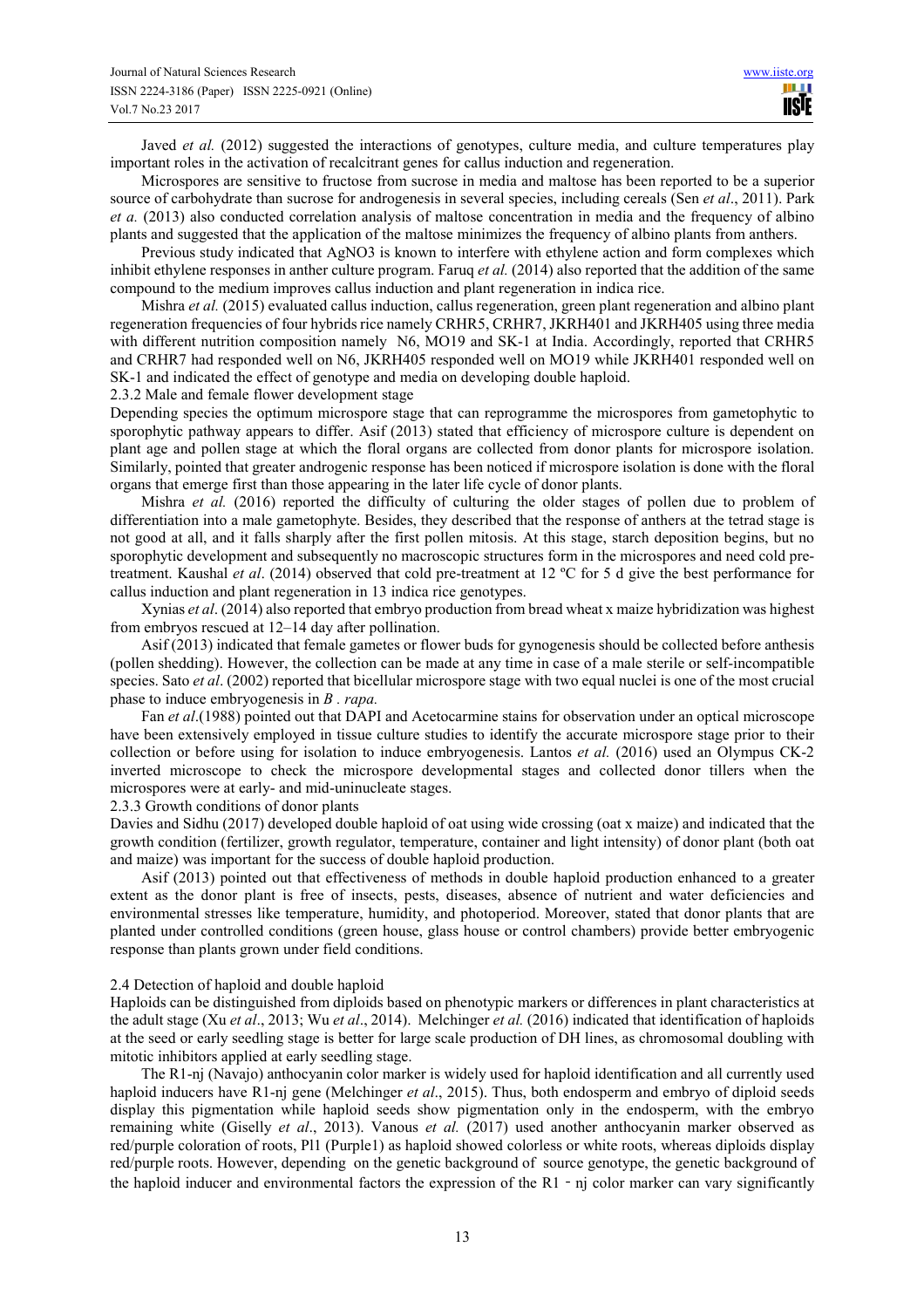(Kebede *et al*., 2011; Prigge *et al*., 2011). Chaikam *et al*. (2015) also reported that dominant color inhibitor genes (C1-I) complete inhibition to R1-nj was shown as frequently occurring  $(\sim 30\%)$ . Thus, it is important to associate the marker with other methods, such as morphological (seed length, width and thickness in mm) and molecular markers (Giselly *et al.*, 2013).

Liu *et al.* (2016) reported that presence of other methods like oil content (nuclear magnetic resonance-NMR), near-infrared spectroscopy, and seed weight to identify haploid and diploid of mature kernels and suggested that the oil content is the most reliable and accurate as stored in embryo, haploid kernels will contain less oil as compared to diploid kernels. Wang *et al.* (2016) reported that oil content method utilized by pollinating donor genotype with high oil inducer lines.

Mishra *et al*. (2015) characterized double haploid of rice hybrids via ploidy analysis (chromosome counts to determine ploidy level), morpho-agronomic, Physico-chemical (hulling, milling, grain length and width, amylose content) was conducted. Accordingly, they stated that haploid plants were fully sterile and pollen grains small in size, with short stature and small glumes, while doubled haploids were fully fertile, medium the size of pollen and fully filled pollen grains were viewed under the microscope. Yuan *et al.* (2015) also indicated that cabbage and broccoli haploid plant growth potential is weaker and smaller size, flower bud smaller, flatter without pollen and stamens are missing, or the stamen development is not normal.

## 2.5 Impact of double haploid

## 2.5.1 Breeding cycle

Four major steps: (1) production of haploids by in vivo maternal haploid induction, (2) selection of haploid kernels or seedlings, (3) genome doubling by application of a doubling agent to haploid seedlings, and (4) self-fertilization of successfully doubled haploids (Vanous *et al*. 2017).

Maximum genetic variance in line per se and testcross trials, high reproducibility of early-selection results, high efficiency in stacking targeted gene arrangements and simplified logistics are some of advantages of using DH lines in hybrid that reported by Rober *et al*, 2005 (as cited by Dicu and Cristea, 2016).

Rahman and Jimenez (2016) reported that in classical plant breeding program eight inbreeding (selfing) generation is required to get an almost complete homozygous plant (99.2%) for triat of interest while double haploid result perfect homozygosity (100%) of all traits in only one generation. The double haploid lines not only reduce the breeding cycle, but also increase the selection efficiency, and reduce the activity to maintain the breeding lines through selfing and selection (Rober *et al*., 2005).

DHs have been released directly as cultivars in barley, wheat, rapeseed, rice (Oryza sativa L.), and other crops, or used as parents of F1 hybrids of vegetables and maize, in order to benefit from hybrid vigour (heterosis) (Birchler *et al.*, 2010; Niu *et al.*, 2014; Mishra *et al.,* 2016).

Prigge (2012) described that completely homozygous maize DH lines can be produced in only two cropping seasons that is taken for haploid inducing and chromosome doubling treatment as opposed to 6–10 seasons using the traditional method of recurrent self-pollination. Moreover, they reported that lines able to display complete genetic variance at the beginning of the selection procedure, thus simplifying selection of superior genotypes; higher genetic variance results in higher heritability of lines per se and testcross evaluations, improving testing precision and no residual heterozygosity.

Grain quality has always been an important consideration in rice variety selection and development (Babu *et al*, 2013). Xa and Lang (2011) suggested that anther culture technique offers great opportunity for accelerating breeding progress and improving grain quality characters. Siddique (2015) reported that DH lines of rice are more viable and more than 100 rice breeding lines or varieties and several anther derived lines have been developed in China and India, Japan, South Korea, Hungary and USA, respectively. For saline areas of Bangladesh DH lines from the crosses involving salt-tolerant rice lines developed and identified as DH line AC-1 at International Rice Research Institute (IRRI) (Thomson *et al*., 2010). Purwoko *et a.* (2010) reported that the use of anther culture in upland rice breeding program by producing DH lines tolerant to aluminum stress, shade and blast resistance.

Melchinger *et al.* (2017) observed that the importance of DH technology in creating immortalized genetic units from genetic resources to make them amenable to crop improvement. The scholars reported that thousands of landraces are stored in seed banks as "gold reserve" for future use in plant breeding but they represent heterogeneous populations and their utilization is hampered. Finally, they indicated that libraries of DH lines will make genetic resources accessible to crop improvement by linking molecular inventories of seed banks with meaningful phenotypes.

Barkley and Chumley (2012) stated that double haploid technology greatly accelerated time to market for new wheat varieties and faster genetic gains in wheat yield thereby reducing up to five years. Thus, reduction in varietal development time has significant economic impacts on the wheat breeding program, by costs saving in reduced development time and increased revenues resulting from the earlier release of a new, higher-yielding variety.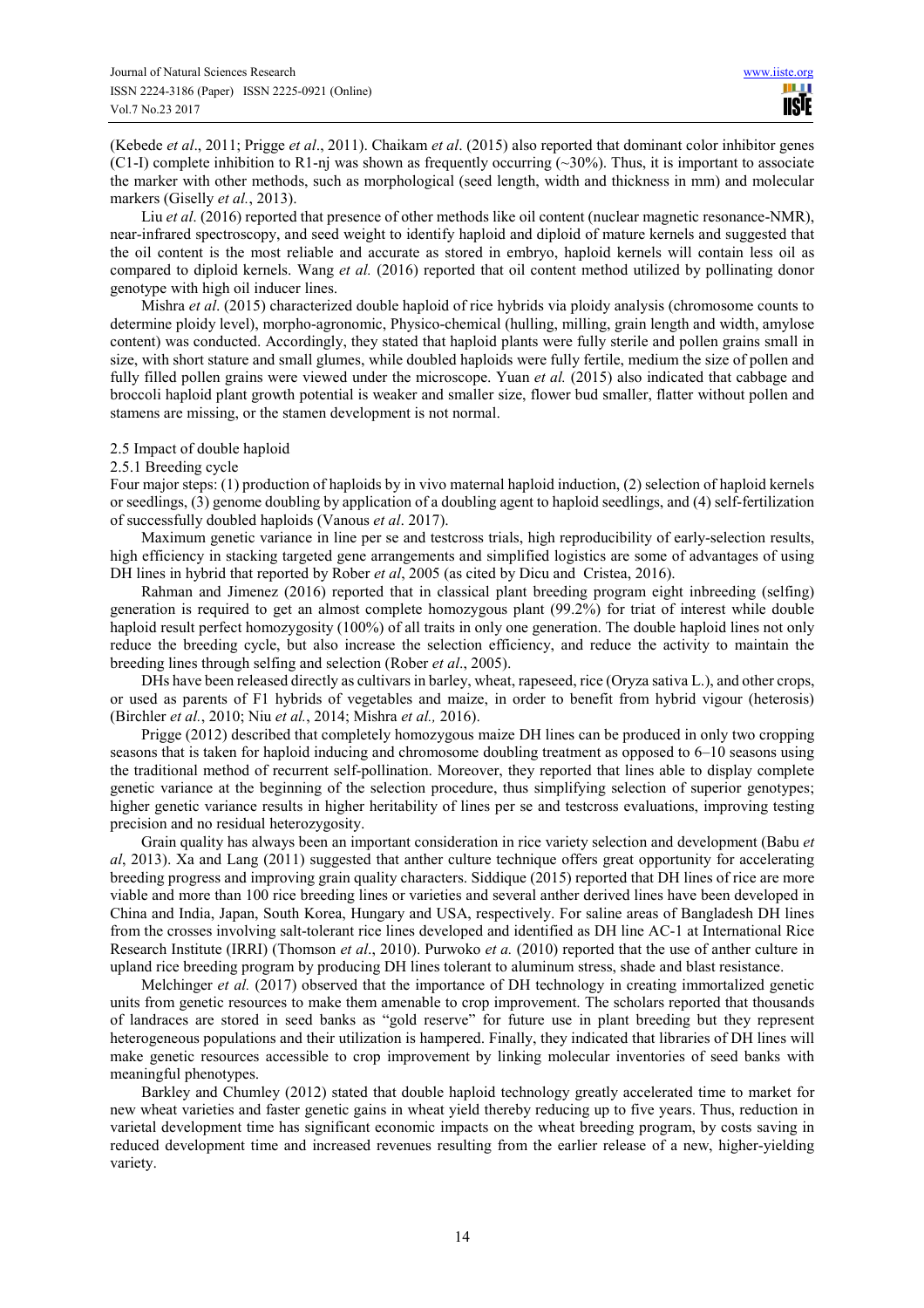

*Figure 1: A comparison of a standard time for a cultivar release using traditional and double haploid breeding methods* 

*The numbers within the bracket is the percentage of homozygosity (Rahman et al., 2016).*

2.5.2 Genetic study and molecular marker development

Rahman and Jimenez (2016) reviewed that traditionally bi-parental crosses segregate down generation while double haploid technology could fix the genotypic recombinations for the homozygosity of many loci in a single generation. Thus, double haploid lines are used with high efficiency for genetic study of quantitative traits using a smaller population. Zhang *et al.* (2014) pointed that out-crossing crop plants like bulb onion, the complications of heterozygosity can be solved by using homozygous double haploids. Double haploid (DH) lines have been developed in bulb onion and have proved useful for various genetic and genomic studies (Duangjit *et al*., 2013). Khosa *et al.* (2016) developed a transcriptome dataset using double haploid CUDH2107 as reference line from Cornell University (US) to provide more genomic resources for the Allium research community via understanding the genetic and molecular basis of various traits. Accordingly, they found genes encoding for the persistant tapetal cell1 (PTC1) and male meiocytedeath1 (MMD1) protein regulating tapetal development and pollen formation and responsible for defect at meosis II .

Mishra *et al*. (2016) reported that as QTLs effects are small and highly influenced by the environmental factors, accurate phenotyping with replicated trials required and this is possible via doubled haploids because of their true breeding nature and convenience of producing large numbers. Xu *et al*. (2011) stated that QTLs linked to sheath blight resistance were detected by using DH populations of Maybelle, an American japonica rice variety, and Baiyeqiu, a Chinese indica rice landrace. Park *et al.* (2014) found that two QTLs affecting yield and yield components by using a DH population of Cheongcheong (indica) and Nagdong (japonica). The same DH population used to map four QTLs related to amylose content, two QTLs related to protein content and two QTLs associated with lipid content for rice quality analysis (Lee *et al*, 2014).

King and Baten (2015) reported that among brassica mapping populations currently listed on the website 70% are DH population while 30% are other population. DH population preferred due to immortality (maintained over many years by selfing without genetic loss) and has very simple pattern of segregation (1:1), which is of great value if the localization of QTLs for some complex traits is considered (Cegielska-Taras *et al.,* 2015).

Rahman and Jimenez (2016) indicated that double haploid has major advantage in using a dominant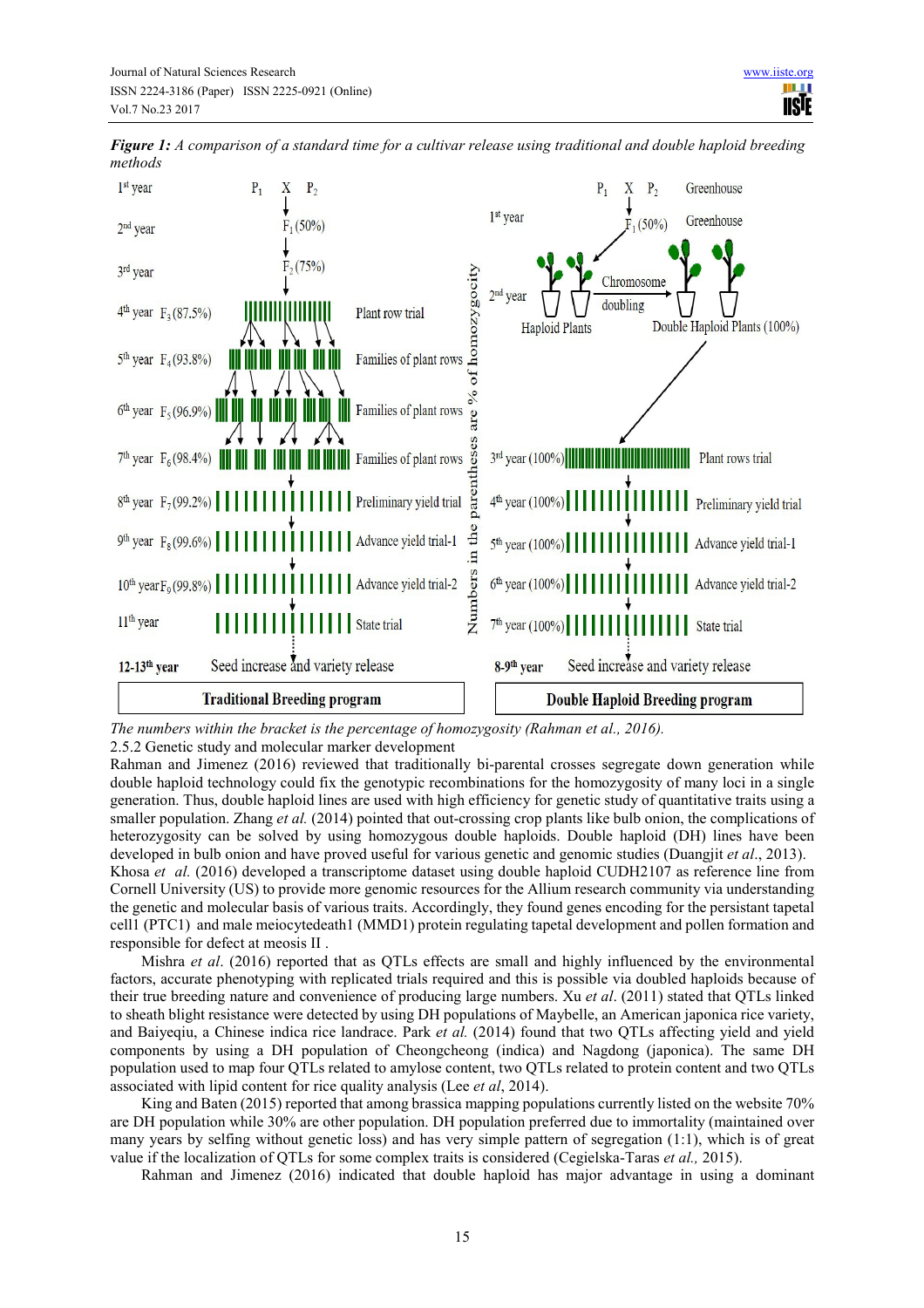marker(RAPD or AFLP) to select 100% homozygous dominant plants from segregating population, where in the F2, the dominant trait segregates as one-third homozygous dominant and two-third heterozygous dominant in the population. Thus, they stated that the success rate of using a dominant marker for selecting homozygous dominant plants in the  $F_2$  populations only 33 %.

Ren *et al.* (2017) pointed out that combination of marker assisted selection and DHs offers new opportunities for increasing genetic gain and shortens the time required to cultivar breeding and have been successfully used to accelerate resistance breeding in cereal crops. Marker assisted selection (MAS) was used for the selection of resistance genes, and DH technology was used for the generation of homozygous lines. Wessels and Botes (2014) developed a series of DH wheat lines containing rust resistance genes.

#### 2.5.3 Mutagenesis and transformation

Ferrie and Mollers (2011) described that conventional mutagenesis has been used for many years to generate variation, but it is time consuming in regards to detection and evaluation of the mutants as well as risk of production of chimeras or the loss of a desired trait. However, haploid microspores are an ideal system for conducting mutagenesis studies as millions of microspores can be isolated and cultured in a small space and any DNA change made at the haploid single cell stage will be homozygous in the doubled haploid plant facilitating identification of recessive and dominant mutants. Wu *et al.* (2012) also reported that DH systems are important for mutant selection, due to the ease of selection and fixation of mutations and the desired recombinants, especially when quantitative traits are concerned.

Combining mutagenesis and transformation studies with DH techniques significantly reduces the time and costs required to obtain modified homozygotes for genotype-phenotype validation, as well as generate and fixate genetic variation (Shen, 2015).

Microspores of tobacco, rapeseed, wheat, and barley are exploited in transformation and mutagenesis programs, in order to fix mutations and transgenes in a single step through subsequent DH induction (Brew-Appiah *et al*., 2013; Shen *et al*., 2015). Markedly smaller populations are required to obtain genotypes with multiple homozygous transgene inserts or mutations when DH induction is used instead of self-fertilization (Lubberstedt and Frei, 2012).

#### 2.6 Progress of double haploid technology

Now a day a number of multinational companies use this technology widely in obtaining doubled-haploid lines for market introduction of the new maize hybrids improved in terms of their main characters via tackling the current challenge of climate changes causing the expansion of desertification phenomenon and aggravating the draught in soil and the atmospheric heat (Dicu and Cristea, 2016). Chen and Li (2009) also reported that DH technology is well known to be an efficient and reliable means of advancing maize breeding programs and highly utilized worldwide.

Doubled haploid breeding through anther culture has emerged as an exciting and powerful tool, and a convenient alternative to conventional techniques for crop improvement (Purwoko *et al*, 2010). Mishra *et al.* (2016) reported that presently more than 250 plant species and hybrids have been regenerated using anther culture technique, which include major cereals such as rice, wheat, maize, barley and a range of economically important trees, fruit crops and medicinal plants.

Germana, (2011) pointed that recent increasing number of reports on gametic embryogenesis and haploid and DH production is evidence of the great interest in this useful breeding tool and fascinating research field. Studies on the molecular basis of microspore embryogenesis have profited from the development of advanced genomic, transcriptomic, proteomic and these tools will likely (and hope- fully) result in the identification of many interesting genes involved in microspore reprogramming and embryogenesis in the near future

The review by Liu *et al*. (2016) provides an extensive list of uses for DH technology, which include: rapid development of inbred lines, marker-assisted backcrossing, gene stacking, population improvement, exploitation of genetic resources, among many others.

Khakwani *et al*. (2015) pointed that CIMMYT has provided a comprehensive protocol to develop maize DHlines and following this will surely report several doubled haploid lines as first DH line AH1 reported in Pakistan. Currently, haploid induction technique efficiently combined with several other plant biotechnological techniques, enabling several novel breeding achievements, such as hybrid breeding, improved mutation breeding, reverse breeding, and genetic transformation.

Bumagat, (2014) indicated that DH facility for Africa has been established by the International Maize and Wheat Improvement Center (CIMMYT) in partnership with the Kenya Agricultural Research Institute (KARI) on a 20 hectare land in KARI-Kiboko station. Besides, the facility established with financial support from Bill and Melinda Gates foundation and aimed to produce at least 100,000 DH maize lines per year by 2016, thus, strengthening maize breeding programs in Africa and improving breeding efficiency.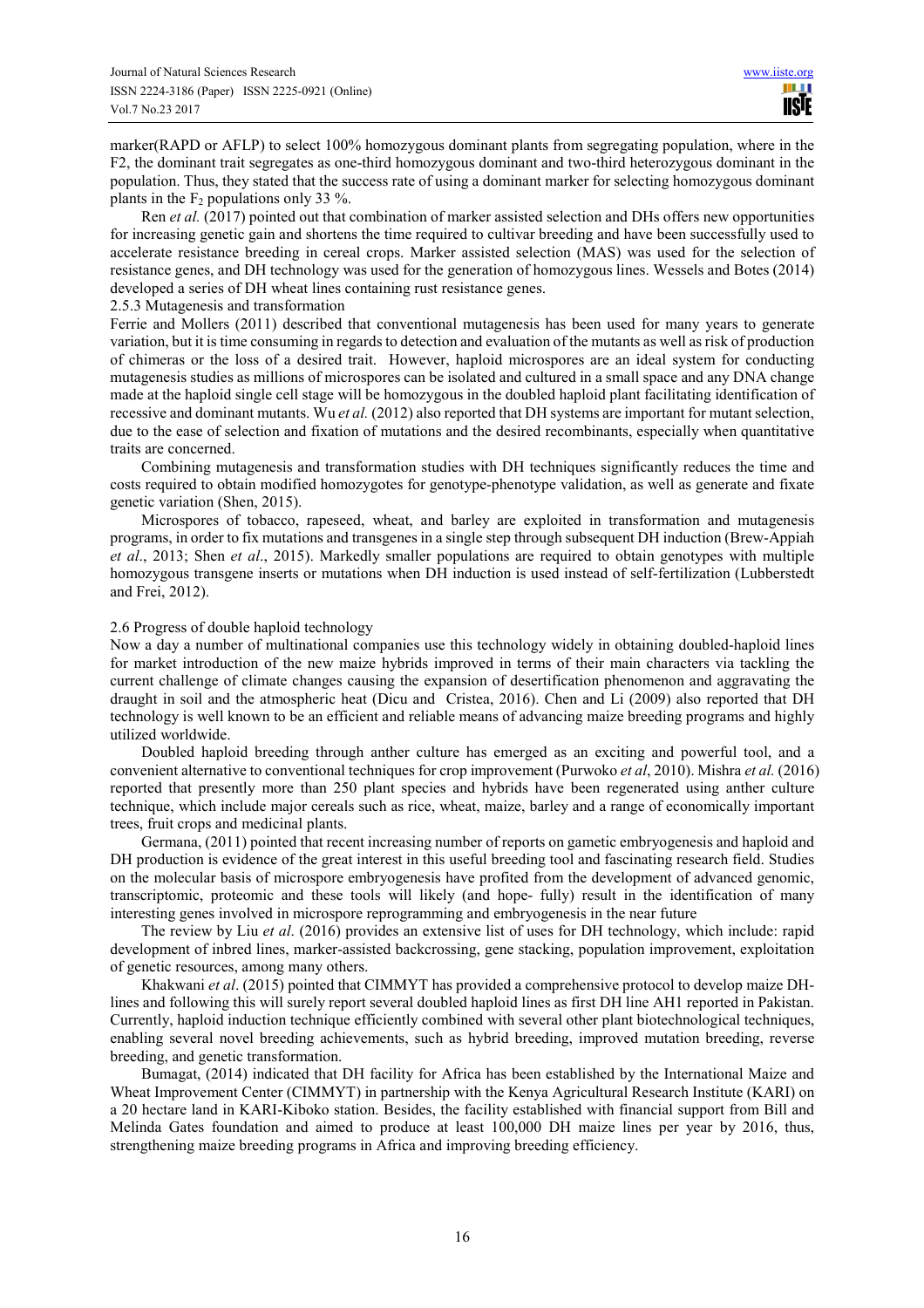## **3. Conclusion**

As to conclusion the DH technology plays an important role in the field of plant breeding, genetics and genetic engineering. The ability to shorten the breeding cycles and production of complete homozygous plants makes the technology best for cultivar development, back crossing, genome mapping, QTL mapping, gene identification, gene discovery and transgenic plant development. The technology not only offers an opportunity to speed up traditional breeding methods, but allows greater flexibility in that it can be applied at any generation, allowing rapid response to changing market demands. It also provides great opportunities in improving the grain quality and its nutritional value to overcome the malnutrition problem.

Various studies indicated that deployment of double haploid in breeding programs must be practical, cost efficient, satisfy breeding objective, and produce marketable cultivars. The technology has downside such as reduction of genetic variation which may be better preserved in heterozygous lines and challenge to develop more genotype independent methods.

Though most of multinational companies use this technology widely, no any significant works and literatures found on double haploid production in Ethiopia rather through informal communication with Ambo highland maize breeding program information obtained that the program currently sending limited number of materials to CIMMYT for double haploid line production.

Generally, understanding DH technology has important contribution in accelerating breeding program for immediate reaction towards out breaking biotic and abiotic constraints.

#### **4.Prospects**

It is unquestionable that DH technology together with other biotechnological tools like MAS plays an important role in breeding program. It is indicated that haploid induction for DH production will be conducted through different methods, but to be efficient it is better to develop genotype independent protocol for various economically important crops. In in vivo maize haploid induction it is not clear that whether due to single fertilization or chromosome elimination and better understanding of it will improve haploid induction system. Previous research found different chemical for chromosome doubling and they are on use today, but it is also better to study for nontoxic, less cost and effective doubling agents.

Crops like coffee, fruit crops and tree take longer time to generate lines, develop variety and release to farming community and because of this it is better to adopt DH technology. In developing country like, Ethiopia where the biotechnology is at its young stage better to exploit the experience of developed country and use their effective protocol for production of DH lines.

Generally, team spirit is very crucial as different principles are present in different institute. Accordingly, professionals at research institute as well higher education those who have experience and skill breeding and biotechnology should have to work closely to be competitive in the world market via using cutting age technologies.

#### **5. Reference**

- Al-Ashkar, I.M.,(2013). Anther culture response and salt tolerance in some wheat genotypes. Annals of Agricultural Sciences, 58(2), pp.139-145.
- Alheit, K.V., Reif, J.C., Maurer, H.P., Hahn, V., Weissmann, E.A., Miedaner, T. and Würschum, T.,(2011). Detection of segregation distortion loci in triticale (x Triticosecale Wittmack) based on a high-density DArT marker consensus genetic linkage map. BMC genomics, 12(1), p.380
- Ari, E., Yildirim, T., Mutlu, N., Büyükalaca, S., Gökmen, Ü. and Akman, E, (.2016). Comparison of different androgenesis protocols for doubled haploid plant production in ornamental pepper (Capsicum annuum L.). Turkish Journal of Biology, 40(4), pp.944-954.
- Asif, M., (2013). Progress and opportunities of doubled haploid production (No. QK981. A85). Springer.
- Babu V R, Shreya K, Dangi K S, Usharani G, Nagesh P. (2013). Evaluation of popular rice (Oryza sativa L.) hybrids for quantitative, qualitative and nutritional aspects. Int J Sci Res Public, 3: 1.
- Bakhshi, T., Bozorgipour, R. & Shahriari-ahmadi, F., (2017). Evaluating the Production of Doubled Haploid Wheat Lines Using Various Methods of Wheat and Maize Crossing to Develop Heat-Tolerant Wheat Varieties. Cumhuriyet University Faculty of Science, 38(1).
- Barkley, A. and Chumley, F.G., (2012). A doubled haploid laboratory for Kansas wheat breeding: an economic analysis of biotechnology adoption. Int Food Agribus Manag Rev, 15(2), pp.99-120.
- Begheyn, R.F., Lübberstedt, T. and Studer, B., (2016). Haploid and Doubled Haploid Techniques in Perennial Ryegrass (Lolium perenne L.) to Advance Research and Breeding. Agronomy, 6(4), p.60.
- Birchler, J.A., Yao, H., Chudalayandi, S., Vaiman, D. and Veitia, R.A., (2010). Heterosis. The Plant Cell, 22(7), pp.2105-2112.
- Brew-Appiah, R.A., Ankrah, N., Liu, W., Konzak, C.F., von Wettstein, D. and Rustgi, S., (2013). Generation of doubled haploid transgenic wheat lines by microspore transformation. PloS one, 8(11), p.e80155.
- Broughton, S., (1999). Accelerating variety release with double haploids. Journal of the Department of Agriculture,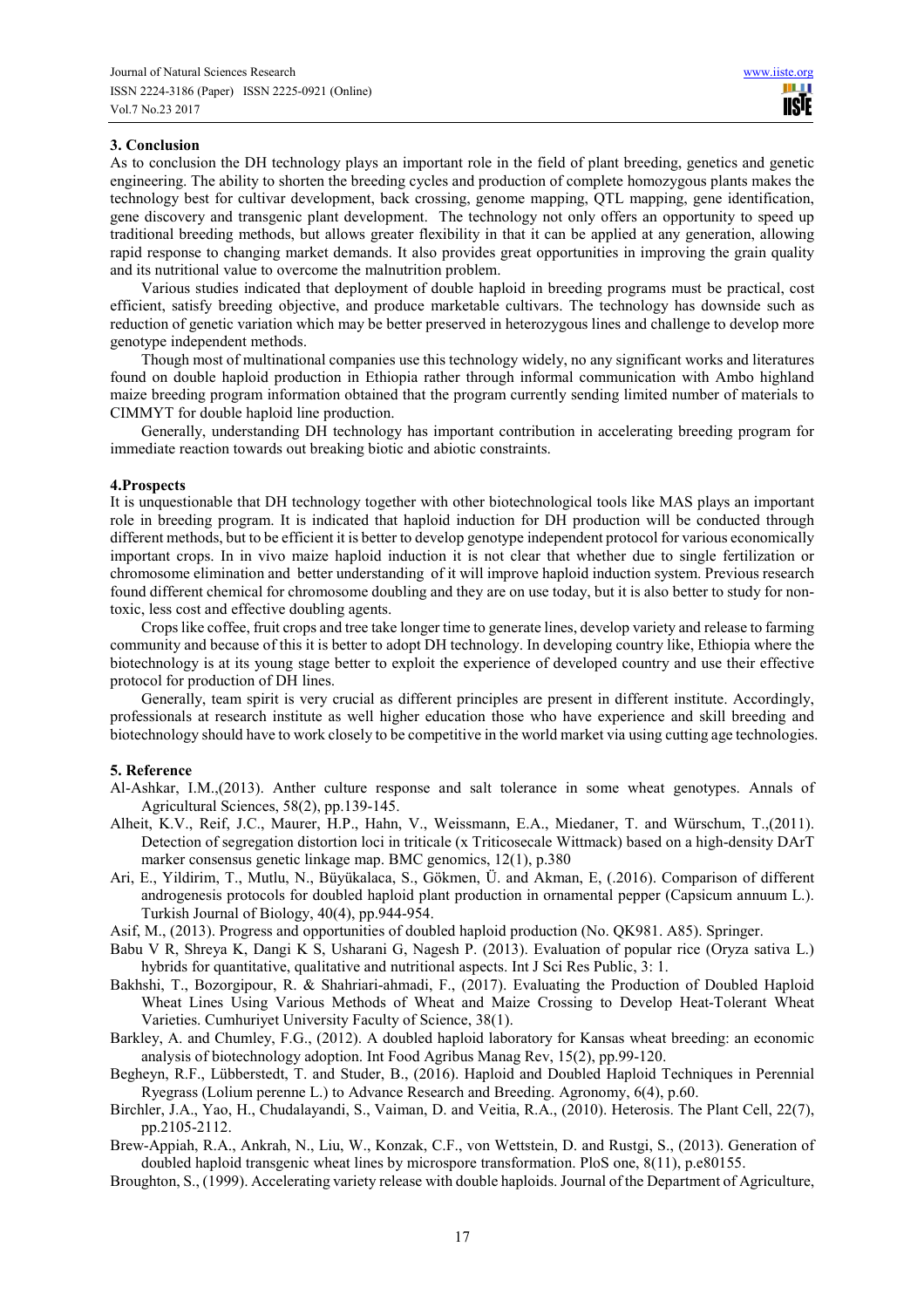Western Australia, Series 4, 40(1), pp.48-52.

- Burun, B. and Emiro Gu, U. (2003). Production of doubled haploids from androgenic embryoids and plantlets of tobacco. Biologia plantarum, 47(2), pp.293-295.
- Castillo, A.M., Cistué, L., Vallés, M.P. and Soriano, M., (2009). Chromosome doubling in monocots. In Advances in Haploid Production in Higher Plants (pp. 329-338). Springer Netherlands.
- Cegielska-Taras, T, Szala, L., Sosnowska, K., Olejnik, A., Poplawska, W., Matuszczak, M., Mikolajczyk, K. and Hernacki, B., (2015). Doubled haploids as a material for biotechnological manipulation and a tool for rapid breeding of winter oilseed rape (Brassica napus L.). BioTechnologia. Journal of Biotechnology Computational Biology and Bionanotechnology, 96(1)., pp.7–18.
- Chaikam, V., S.K. Nair, R. Babu, L. Martinez, J. Tejomurtula, and P.M. Boddupalli. (2015). Analysis of effectiveness of R1-nj anthocyanin marker for in vivo haploid identification in maize and molecular markers for predicting the inhibition of R1-nj expression. Theor. Appl. Genet. 128(1):159–171.
- Chen, J.F., Cui, L., Malik, A.A. and Mbira, K.G., (2011). In vitro haploid and dihaploid production via unfertilized ovule culture. Plant Cell, Tissue and Organ Culture (PCTOC), 104(3), pp.311-319.
- Davies P.A. and Sidhu, P.K., (2017). Oat Doubled Haploids Following Maize Pollination. Oat: Methods and Protocols, pp.23-30.
- Dicu, G. and Cristea, S., (2016). The Efficiency Use of Doubled-Haploid Technology in Maize Breeding– Obtaining DH Parent Lines and Hybrids. Scientific Papers-Series A, Agronomy, 59, pp.273-278.
- Duangjit, J., Bohanec, B., Chan, A.P., Town, C.D. and Havey, M.J., (2013). Transcriptome sequencing to produce SNP-based genetic maps of onion. Theoretical and Applied Genetics, 126(8), pp.2093-2101.
- Dwivedi, S.L., Britt, A.B., Tripathi, L., Sharma, S., Upadhyaya, H.D. and Ortiz, R., (2015). Haploids: constraints and opportunities in plant breeding. Biotechnology advances, 33(6), pp.812-829.
- Fan, Z., Armstrong, K.C. and Keller, W.A., (1988). Development of microsporesin vivo andin vitro inBrassica napus L. Protoplasma, 147(2), pp.191-199.
- Faruq, G., Shamsuddin, F., Jenifer, A., Jusoh, S.H., Nezhadahmadi, A. and Khalid, N., (2014). Optimization of Media and Cold Pretreatment for Anther Culture using Japonica/indica and Indica/Indica Hybrids and their Callus Induction Comparisons in different Rice Crosses. Indian Journal of Science and Technology, 7(11), p.1865.
- Ferrie, A.M. and Möllers, C., (2011). Haploids and doubled haploids in Brassica spp. for genetic and genomic research. Plant Cell, Tissue and Organ Culture (PCTOC), 104(3), pp.375-386.
- Ferrie, A.M.R. and Caswell, K.L., (2011). Isolated microspore culture techniques and recent progress for haploid and doubled haploid plant production. Plant Cell, Tissue and Organ Culture (PCTOC), 104(3), pp.301-309.
- Geiger H.H., (2009). Doubled haploids. In Handbook of Maize (pp. 641-657). Springer New York.
- Geiger, H.H. and Gordillo, G.A., (2009). Doubled haploids in hybrid maize breeding. Maydica, 54(4), p.485.
- Gerald, N., Frei, U.K. and Lübberstedt, T., (2013). Accelerating plant breeding. Trends in plant science, 18(12), pp.667-672.
- Germanà, M.A., (2011). Anther culture for haploid and doubled haploid production. Plant Cell, Tissue and Organ Culture (PCTOC), 104(3), pp.283-300.
- Germanà, M.A., (2011). Gametic embryogenesis and haploid technology as valuable support to plant breeding. Plant cell reports, 30(5), pp.839-857.
- Giselly, E. Davide Ch, Fernanda De, Pinho R And Silva T, (2013). Identification Of Haploid By Identificação De Milho Haploide Por Citometria De Fluxo , Marcadores Morfológicos E Moleculares. Ciênc. Agrotec, 37, Pp.25–31
- Górecka, K., Krzyżanowska, D., Kiszczak, W. and Górecki, R.,(2005). Embryo induction in anther culture of Daucus carota L. Vegetable Crops Research Bulletin, 63, pp.25-32.
- Guha, S. and Maheshwari, S.C., (1964). In vitro production of embryos from anthers of Datura. Nature, 204(4957), pp.497-497.
- Häntzschel, K.R. and Weber, G., (2010). Blockage of mitosis in maize root tips using colchicine-alternatives. Protoplasma, 241(1-4), pp.99-104.
- Hussain, M., Niaz, M., Iqbal, M., Iftikhar, T. and Ahmad, J., (2012). Emasculation techniques and detached tiller culture in wheat x maize crosses. J. Agric. Res, 50(1), pp.1-19.
- Javed M A, Samad A A, Hidayat T, Wagiran A, Baqr A R W. (2012). Studies to investigate the interactions of genotypes, culture media and culture temperatures on androgenesis in recalcitrant indica rice (Oryza sativa L.). J Teknol, 59(1): 75–79.
- Kasha, K.J., (2005). Chromosome doubling and recovery of doubled haploid plants. Haploids in crop improvement II, pp.123-152.
- Kaushal, L., Balachandran, S.M., Ulaganathan, K. and Shenoy, V., (2014). Effect of culture media on improving anther culture response of rice (Oryza sativa L.). International Journal of Agriculture Innovations and Research, 3(1), pp.218-224..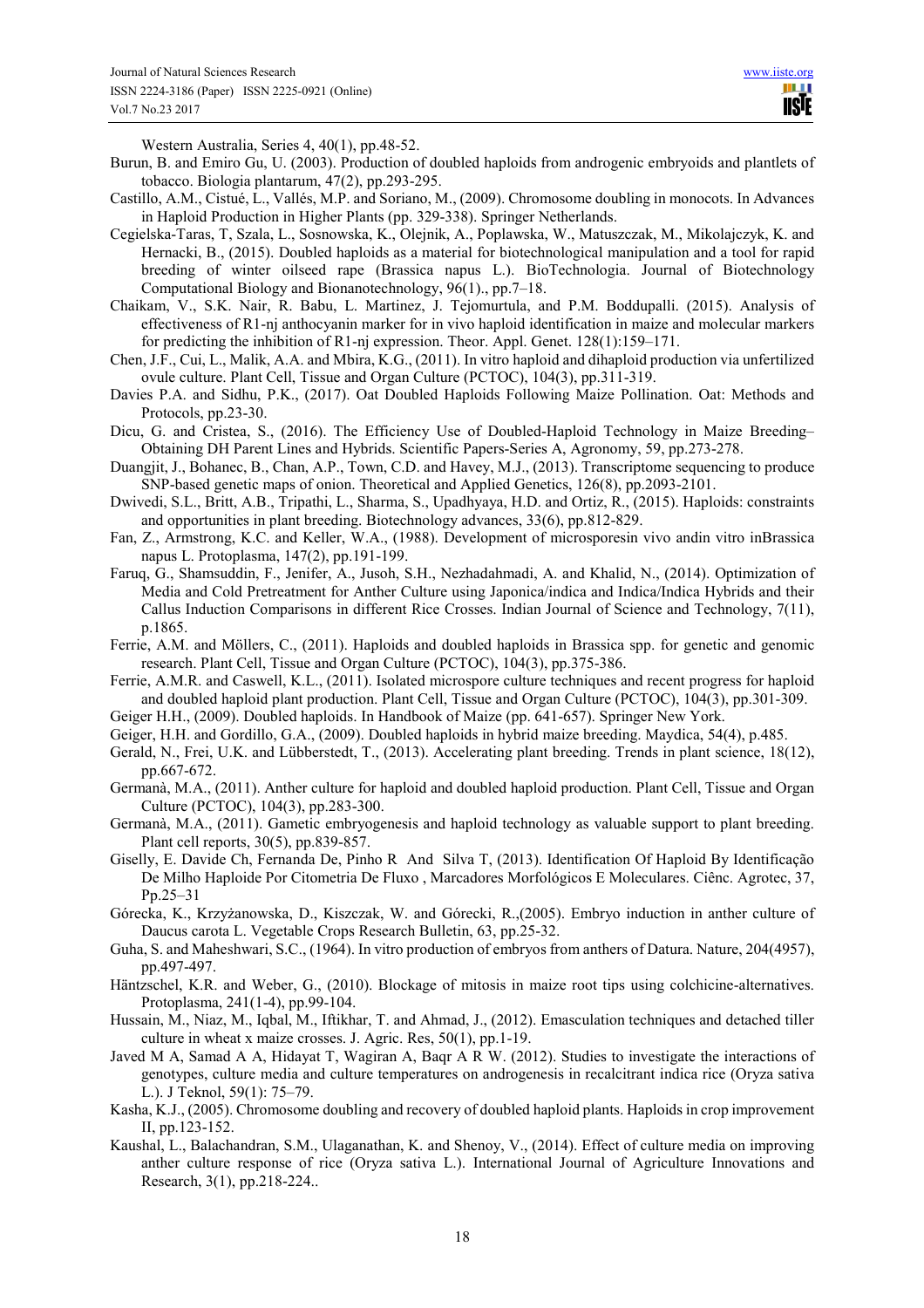- Kebede, A.Z., Dhillon, B.S., Schipprack, W., Araus, J.L., Bänziger, M., Semagn, K., Alvarado, G. and Melchinger, A.E., (2011). Effect of source germplasm and season on the in vivo haploid induction rate in tropical maize. Euphytica, 180(2), pp.219-226.
- Khakwani, K., Dogar, M.R., Hussain, M.A.A., Asif, M., Malhi, A.R. and Altaf, M., (2015). Development of Maize Haploid Inducer Lines and Doubled Haploid Lines in Pakistan., 8(3), pp.1–7.
- Khosa, J.S., Lee, R., Bräuning, S., Lord, J., Pither-Joyce, M., McCallum, J. and Macknight, R.C., (2016). Doubled Haploid 'CUDH2107'as a Reference for Bulb Onion (Allium cepa L.) Research: Development of a Transcriptome Catalogue and Identification of Transcripts Associated with Male Fertility. PloS one, 11(11), p.e0166568.
- Khosa, J.S., McCallum, J., Dhatt, A.S. and Macknight, R.C., (2016). Enhancing onion breeding using molecular tools. Plant Breeding, 135(1), pp.9-20.
- King G.J and Baten A. (2015). Genetic map published map data http://www.brassica.info/ resource/ maps/published.
- Kumari, M., Clarke, H.J., Small, I. and Siddique, K.H., 2009. Albinism in plants: a major bottleneck in wide hybridization, androgenesis and doubled haploid culture. Critical Reviews in Plant Science, 28(6), pp.393- 409.
- Lantos, C., Jenes, B., Bóna, L., Cserháti, M. and Pauk, J., (2016). High frequency of doubled haploid plant production in spelt wheat. Acta Biologica Cracoviensia s. Botanica, 58(2), pp.107-112.
- Lee, G.H., Yun, B.W. and Kim, K.M., (2014). Analysis of QTLs associated with the rice quality related gene by double haploid populations. International journal of genomics.
- Liu, Z., Wang, Y., Ren, J., Mei, M., Frei, U.K., Trampe, B. and Lubberstedt, T., (2016). Maize Doubled Haploids. Plant Breeding Reviews, 40, p.123.
- Lübberstedt, T. and Frei, U.K., (2012). Application of doubled haploids for target gene fixation in backcross programmes of maize. Plant breeding, 131(3), pp.449-452.
- Melchinger, A.E., Molenaar, W.S., Mirdita, V. and Schipprack, W., (2016). Colchicine alternatives for chromosome doubling in maize haploids for doubled-haploid production. Crop Science, 56(2), pp.559-569.
- Melchinger, A.E., Schipprack, W., Mi, X. and Mirdita, V., (2015). Oil content is superior to oil mass for identification of haploid seeds in maize produced with high-oil inducers. Crop Science, 55(1), pp.188-195.
- Melchinger, A.E., Schopp, P., Müller, D., Schrag, T.A., Bauer, E., Unterseer, S., Homann, L., Schipprack, W. and Schön, C.C., (2017). Safeguarding Our Genetic Resources with Libraries of Doubled-Haploid Lines. Genetics, pp.115.
- Millam, S. and Touraev, S.M., 92010). Advances in Haploid Production in Higher Plants. Experimental Agriculture, 46(1), p.113.
- Mishra R, Rao G J N, Rao R N and Kaushal P, 92015). Development and Characterization of Elite Doubled Haploid Lines from Two Indica Rice Hybrids. Elsevier, 22(6), pp.290–299.
- Mishra, R. and Rao, G.J.N., (2016). In-vitro Androgenesis in Rice: Advantages, Constraints and Future Prospects. Rice Science, 23(2), pp.57-68.
- Murovec, J. and Bohanec, B., (2012). Haploids and doubled haploids in plant breeding. In Plant breeding. InTech.
- Niroula, R.K. and Bimb, H.P., (2009). Overview of wheat x maize system of crosses for dihaploid induction in wheat. World Applied Sciences Journal, 7(8), pp.1037-1045.
- Niu, Z., Jiang, A., Abu Hammad, W., Oladzadabbasabadi, A., Xu, S.S., Mergoum, M. and Elias, E.M., (2014). Review of doubled haploid production in durum and common wheat through wheat $\times$  maize hybridization. Plant breeding, 133(3), pp.313-320.
- Örçen, N., (2006). Androgenetik tütün haploidlerinde asenaften ve trifluralinin antimitotik etkileri (Doctoral dissertation, Ege Üniversitesi).
- Park, G.H., Kim, J.H. and Kim, K.M., (2014). QTL analysis of yield components in rice using a cheongcheong/nagdong doubled haploid genetic map. American Journal of Plant Sciences, 5(09), p.1174.
- Park, S.G., Ubaidillah, M. and Kim, K.M., (2013). Effect of maltose concentration on plant regeneration of anther culture with different genotypes in rice (Oryza sativa L.). American Journal of Plant Sciences, 4(11), p.2265.
- Prasanna, B.M., Chaikam, V. and Mahuku, G., (2012). Doubled haploid technology in maize breeding: theory and practice. CIMMYT.
- Prigge V, C Sanchez, BS Dhillon, W Schipprack, JL Araus, M Banziger, AE Melchinger (2011) Doubled haploids in tropical maize: I. Effects of inducers and source germplasm on in vivo haploid induction rates. Crop Sci. 51:1498–1506.
- Prigge, V., (2012). Implementation and optimization of the doubled haploid technology for tropical maize (Zea mays L.) breeding programs.
- Purwoko, B.S., Dewi, I.S. and Khumaida, N., (2010) June. Rice anther culture to obtain doubled-haploids with multiple tolerances. In Proceedings Asia Pacific Conference on Plant Tissue and Agribiotechnology (APaCPA) (Vol. 17, p. 21)..